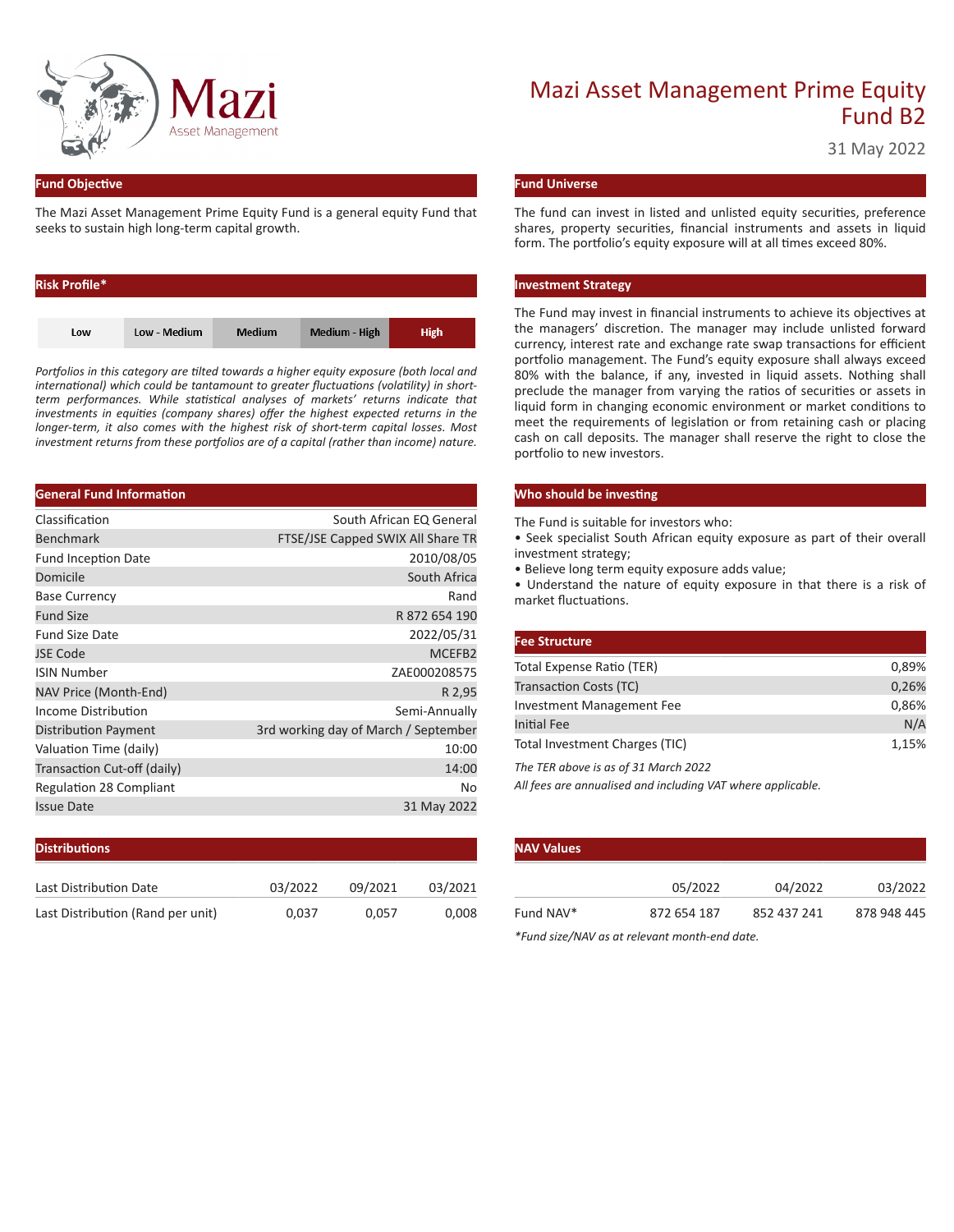### **Growth of a R 100 000 investment\***

#### TIme period: 2016/12/31 to 2022/05/31



*\*Performance History: Based on an initial investment of R 100 000.*

#### **Return Statistics**

|                 | Portfolio | <b>Benchmark</b> |
|-----------------|-----------|------------------|
| <b>YTD</b>      | 4,05%     | 2,08%            |
| 1 Month         | 0,43%     | 0,56%            |
| 3 Months        | $-2,06%$  | $-2,10%$         |
| 6 Months        | 9,70%     | 6,80%            |
| 1 Year          | 17,69%    | 8,02%            |
| 3 Years         | 8,79%     | 9,44%            |
| 5 Years         | 5,17%     | 6,68%            |
| Since Inception | 12,03%    | 10,97%           |

## **Top Portfolio Holdings**

## Portfolio Date: 2022/05/31

|                                     | Portfolio |
|-------------------------------------|-----------|
| Anglo American PLC                  | 8,36%     |
| <b>MTN Group Ltd</b>                | 7,37%     |
| Absa Group Ltd                      | 5,61%     |
| Sasol, Ltd.                         | 5,32%     |
| Impala Platinum Holdings Ltd        | 5,10%     |
| <b>British American Tobacco PLC</b> | 4,88%     |
| Naspers Ltd Class N                 | 4,86%     |
| <b>Standard Bank Group Ltd</b>      | 4,62%     |
| Capitec Bank Holdings Ltd           | 3,98%     |
| <b>Bidvest Group Ltd</b>            | 3,58%     |

| <b>Risk Statistics</b>    |           |           |
|---------------------------|-----------|-----------|
|                           | Portfolio | Benchmark |
| <b>Standard Deviation</b> | 18,38%    | 16,48%    |
| Sortino Ratio             | 0,51%     | 0,66%     |
| Max Drawdown              | $-30,56%$ | $-23,28%$ |
| <b>Up Period Percent</b>  | 112,52%   | 72,57%    |
| Sharpe Ratio              | 0,38%     | 0,44%     |
| Max 1 Month Return        | 11,75%    | 14,07%    |
| Min 1 Month Return        | $-18,37%$ | $-14,15%$ |

*\*Returns are net of fees reflecting the total monthly return.*

| <b>Monthly Performance</b> |          |          |                          |          |          |          |          |                          |          |          |          |                          |            |
|----------------------------|----------|----------|--------------------------|----------|----------|----------|----------|--------------------------|----------|----------|----------|--------------------------|------------|
|                            | Jan      | Feb      | Mar                      | Apr      | May      | Jun      | Jul      | Aug                      | Sept     | Oct      | Nov      | Dec                      | <b>YTC</b> |
| 2022                       | 3,28%    | 2,87%    | 0,56%                    | $-3,02%$ | 0,43%    | ٠        |          | ٠                        |          |          |          | $\overline{\phantom{a}}$ | 4,05%      |
| 2021                       | 3,54%    | 6,13%    | 5,50%                    | 0,69%    | 1,84%    | $-2,89%$ | 2,79%    | 2,87%                    | $-1,43%$ | 3,11%    | 2,80%    | 5,43%                    | 34,46%     |
| 2020                       | $-2,68%$ | $-9,31%$ | $-18,37%$                | 11,75%   | $-0,13%$ | 6,35%    | 2,83%    | $-0,29%$                 | $-2,50%$ | $-4,25%$ | 8,80%    | 5,24%                    | $-6,29%$   |
| 2019                       | 1,77%    | 1,97%    | 1,44%                    | 4,59%    | $-5,95%$ | 1,89%    | $-4,53%$ | $-5,38%$                 | 2,38%    | 2,25%    | $-1,45%$ | 3,43%                    | 1,69%      |
| 2018                       | $-1,33%$ | 0,27%    | $-5,02%$                 | 2,94%    | $-4,21%$ | 1,71%    | 0,51%    | 1,53%                    | $-4,72%$ | $-6,00%$ | $-1,50%$ | 2,13%                    | $-13,36%$  |
| 2017                       | 3,26%    | $-1,45%$ | 1,40%                    | 2,95%    | $-0,06%$ | $-3,35%$ | 6,30%    | 2,02%                    | $-1,09%$ | 7,14%    | 1,83%    | $-1,53%$                 | 18,23%     |
| 2016                       | $-4,48%$ | $-0,74%$ | 6,90%                    | 0,15%    | 3,80%    | $-3,47%$ | 0,33%    | $-0,52%$                 | $-0,61%$ | $-2,99%$ | $-1,60%$ | 1,07%                    | $-2,65%$   |
| 2015                       | 2,86%    | 4,67%    | 0,25%                    | 5,01%    | $-2,44%$ | 0,73%    | 0,05%    | $-2,46%$                 | 0,64%    | 6,08%    | $-1,14%$ | $-0,67%$                 | 13,97%     |
| 2014                       | $-4,66%$ | 3,64%    | 2,76%                    | 1,52%    | 3,36%    | 1,34%    | 2,34%    | 0,90%                    | $-2,36%$ | 2,49%    | 1,14%    | 0,77%                    | 13,71%     |
| 2013                       | 1,42%    | 0,59%    | 2,17%                    | $-0,63%$ | 5,12%    | $-3,28%$ | 3,87%    | 1,45%                    | 5,12%    | 4,28%    | 0,02%    | 2,52%                    | 24,74%     |
| 2012                       | 3,91%    | 4,01%    | 1,98%                    | 2,68%    | $-1,78%$ | 2,62%    | 4,30%    | 2,74%                    | 1,21%    | 3,62%    | 1,65%    | 3,87%                    | 35,38%     |
| 2011                       | $-2,93%$ | 1,56%    | 2,45%                    | 3,22%    | $-0,45%$ | 0,15%    | $-1,53%$ | $-0,23%$                 | $-1,94%$ | 6,48%    | 0,82%    | 3,65%                    | 11,42%     |
| 2010                       | ٠        |          | $\overline{\phantom{0}}$ |          |          |          |          | $\overline{\phantom{0}}$ | 8,80%    | 4,27%    | 0,76%    | 6,79%                    |            |

*Past performance is not a reliable indicator of future results. The portfolio's share prices fluctuate and are not guaranteed. Returns may decrease or increase as a result of currency fluctuations. When making an investment in the portfolio, an investor's capital is at risk. See disclaimer and disclosures for important information regarding this Minimum Disclosure Document. Mandate Compliance: The porfolio remains within the reporting framework as at the date of this report*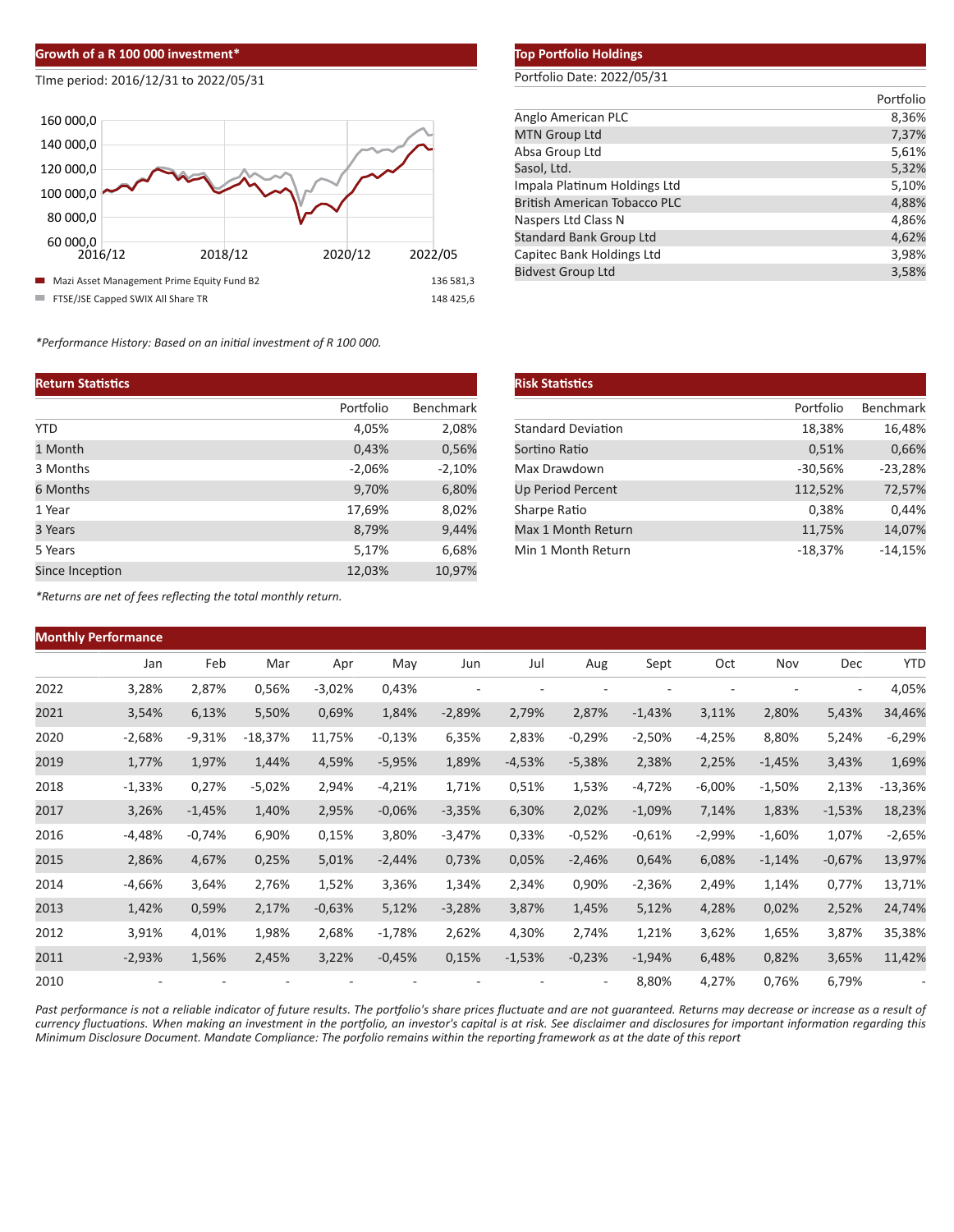| <b>Asset Allocation</b>                       |                                                                                                                                                       |                                                 |                                                                                                         |                                              |                                                                              |                                              |  |  |
|-----------------------------------------------|-------------------------------------------------------------------------------------------------------------------------------------------------------|-------------------------------------------------|---------------------------------------------------------------------------------------------------------|----------------------------------------------|------------------------------------------------------------------------------|----------------------------------------------|--|--|
| Portfolio Date: 2022/05/31                    |                                                                                                                                                       |                                                 | Portfolio Date: 2022/04/30                                                                              |                                              | Portfolio Date: 2022/03/31                                                   |                                              |  |  |
|                                               | <b>SA Equity</b><br><b>SA Property</b><br>SA Cash<br>SA Bond<br><b>Total</b><br>Prime Collective Investment Schemes Management Company (RF) (Pty) Ltd | $\%$<br>94,19<br>4,46<br>1,34<br>0,01<br>100,00 | <b>SA Equity</b><br><b>SA Property</b><br><b>SA Cash</b><br>$\bullet$<br><b>SA Bond</b><br><b>Total</b> | %<br>93,33<br>4,38<br>2,27<br>0,01<br>100,00 | <b>SA Equity</b><br><b>SA Property</b><br>SA Cash<br>SA Bond<br><b>Total</b> | %<br>94,08<br>4,38<br>1,53<br>0,01<br>100,00 |  |  |
|                                               | +27 (0)10 594 2100                                                                                                                                    |                                                 | 28 Peter Place                                                                                          |                                              | PostNet Suite 208                                                            |                                              |  |  |
| 国<br>+27 (0) 87 220 4547                      |                                                                                                                                                       | Lyme Park                                       |                                                                                                         |                                              | Private Bag x 9                                                              |                                              |  |  |
| save@primeinvestments.co.za<br>$\Join$        |                                                                                                                                                       | Sandton                                         |                                                                                                         |                                              | Benmore                                                                      |                                              |  |  |
| www.primeinvestments.co.za<br>$\mathcal{S}^2$ |                                                                                                                                                       | 2060                                            |                                                                                                         | 2010                                         |                                                                              |                                              |  |  |
|                                               | <b>Portfolio Contact Details</b>                                                                                                                      |                                                 |                                                                                                         |                                              |                                                                              |                                              |  |  |
| <b>Fund Manager</b>                           |                                                                                                                                                       | <b>Trustee</b>                                  |                                                                                                         | Administrator                                |                                                                              |                                              |  |  |
|                                               | Mazi Asset Management (Pty) Ltd                                                                                                                       |                                                 | <b>FirstRand Bank Limited</b>                                                                           |                                              | Global Independent Administrators                                            |                                              |  |  |
| +27 (0)10 594 2100                            |                                                                                                                                                       | L                                               | +27 (0) 87 577 8730                                                                                     | L                                            | +27 (0)10 594 2100                                                           |                                              |  |  |

## **Glossary of Terms**

**Standard Deviation** is a statical measure of the dispersion of returns for a given security or market index.

**Sortino Ratio** measures the risk-adjusted return of an investment asset, portfolio, or strategy. It is a modification of the Sharpe ratio but penalizes only those returns falling below a user-specified target or required rate of return, while the Sharpe ratio penalizes both upside and downside volatility equally.

**Sharpe Ratio** is a measure for calculating risk-adjusted return. It is the average return earned in excess of the risk-free rate per unit of total risk.

**Max Drawdown** is the maximum loss from a peak to a trough of a portfolio, before a new peak is attained. Max drawdown is an indicator of downside risk over a specified time period.

**Total Investment Charge (TIC)** is the sum of the Total Expense Ratio (TER) and the Transaction Costs (TC).

**Total Expense Ratio (TER)** is the global standard used to measure the impact that the deduction of management and operating costs has on a fund's value. It gives you an indication of the effects these costs have on the future growth of your investment portfolio. A higher TER does not necessarily imply a poor return, nor does a low TER imply a good return. Also, the current TER may not necessarily be an accurate indication of future TERs.

**Transaction Costs (TC)** is a necessary cost in administering the fund and impacts fund returns. It should not be considered in isolation as returns may be impacted by many other factors over time including market returns, the type of fund, the investment decisions of the investment manager and the TER. Calculations are based on actual data where possible and best estimates where actual data is not available.